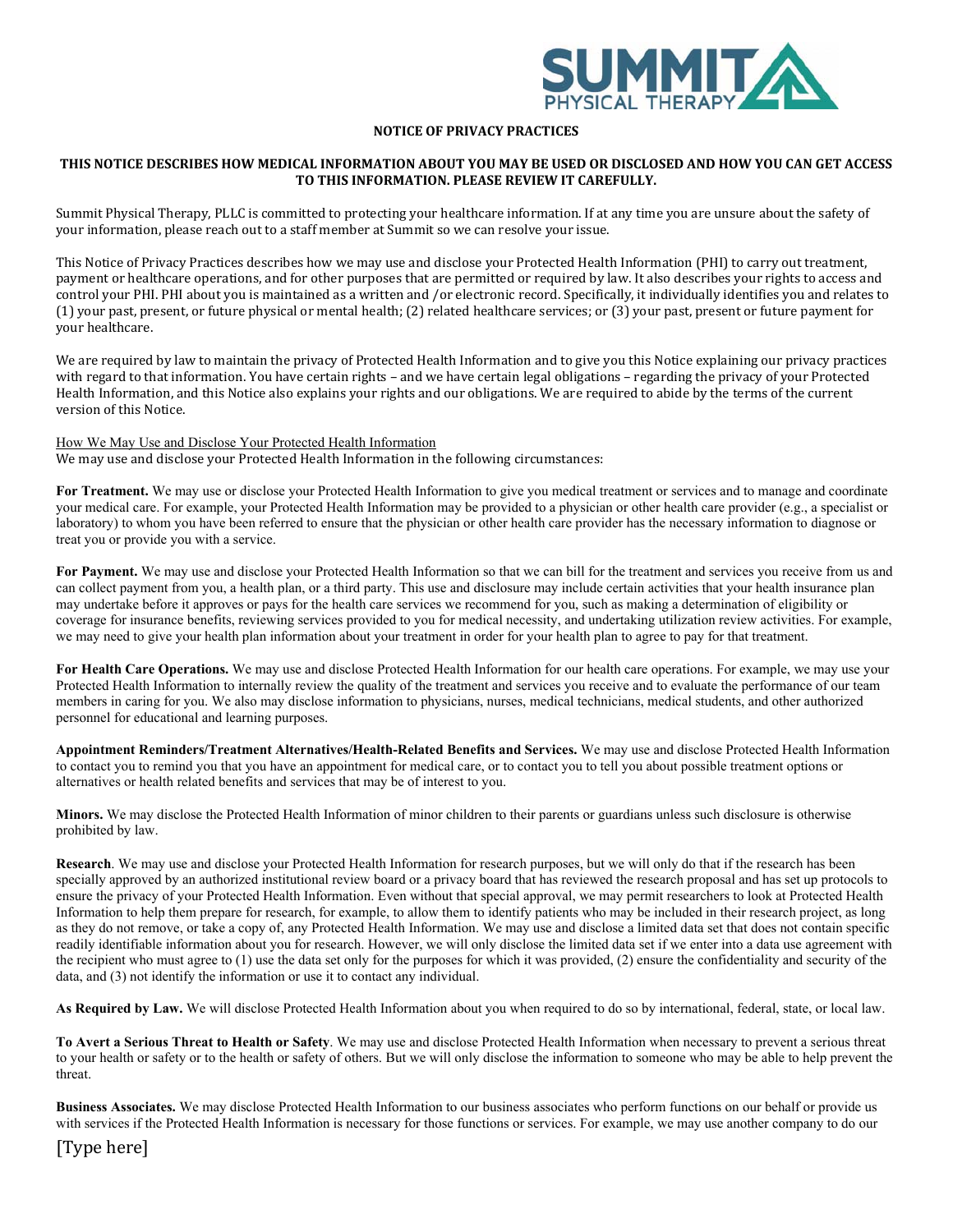

billing, or to provide transcription or consulting services for us. All of our business associates are obligated, under contract with us, to protect the privacy and ensure the security of your Protected Health Information.

**Organ and Tissue Donation.** If you are an organ or tissue donor, we may use or disclose your Protected Health Information to organizations that handle organ procurement or transplantation – such as an organ donation bank – as necessary to facilitate organ or tissue donation and transplantation.

**Military and Veterans.** If you are a member of the armed forces, we may disclose Protected Health Information as required by military command authorities. We also may disclose Protected Health Information to the appropriate foreign military authority if you are a member of a foreign military.

**Workers' Compensation.** We may use or disclose Protected Health Information for workers' compensation or similar programs that provide benefits for work-related injuries or illness.

**Public Health Risks.** We may disclose Protected Health Information for public health activities. This includes disclosures to: (1) a person subject to the jurisdiction of the Food and Drug Administration ("FDA") for purposes related to the quality, safety or effectiveness of an FDA-regulated product or activity; (2) prevent or control disease, injury or disability; (3) report births and deaths; (4) report child abuse or neglect; (5) report reactions to medications or problems with products; (6) notify people of recalls of products they may be using; and (7) a person who may have been exposed to a disease or may be at risk for contracting or spreading a disease or condition.

**Abuse, Neglect, or Domestic Violence.** We may disclose Protected Health Information to the appropriate government authority if we believe a patient has been the victim of abuse, neglect, or domestic violence and the patient agrees or we are required or authorized by law to make that disclosure.

**Health Oversight Activities.** We may disclose Protected Health Information to a health oversight agency for activities authorized by law. These oversight activities include, for example, audits, investigations, inspections, licensure, and similar activities that are necessary for the government to monitor the health care system, government programs, and compliance with civil rights laws.

**Data Breach Notification Purposes.** We may use or disclose your Protected Health Information to provide legally required notices of unauthorized access to or disclosure of your health information.

**Lawsuits and Disputes.** If you are involved in a lawsuit or a dispute, we may disclose Protected Health Information in response to a court or administrative order. We also may disclose Protected Health Information in response to a subpoena, discovery request, or other legal process from someone else involved in the dispute, but only if efforts have been made to tell you about the request or to get an order protecting the information requested. We may also use or disclose your Protected Health Information to defend ourselves in the event of a lawsuit.

**Law Enforcement.** We may disclose Protected Health Information, so long as applicable legal requirements are met, for law enforcement purposes.

**Military Activity and National Security.** If you are involved with military, national security or intelligence activities or if you are in law enforcement custody, we may disclose your Protected Health Information to authorized officials so they may carry out their legal duties under the law.

**Coroners, Medical Examiners, and Funeral Directors**. We may disclose Protected Health Information to a coroner, medical examiner, or funeral director so that they can carry out their duties.

**Inmates.** If you are an inmate of a correctional institution or under the custody of a law enforcement official, we may disclose Protected Health Information to the correctional institution or law enforcement official if the disclosure is necessary (1) for the institution to provide you with health care; (2) to protect your health and safety or the health and safety of others; or (3) the safety and security of the correctional institution.

## USES AND DISCLOSURES THAT REQUIRE YOUR AUTHORIZATION:

**Individuals Involved in Your Care or Payment for Your Care.** Unless you object, we may disclose to a member of your family, a relative, a close friend or any other person you identify, your Protected Health Information that directly relates to that person's involvement in your health care. If you are unable to agree or object to such a disclosure, we may disclose such information as necessary if we determine that it is in your best interest based on our professional judgment.

**Disaster Relief.** We may disclose your Protected Health Information to disaster relief organizations that seek your Protected Health Information to coordinate your care, or notify family and friends of your location or condition in a disaster. We will provide you with an opportunity to agree or object to such a disclosure whenever we practicably can do so.

**Fundraising Activities.** We may use or disclose your Protected Health Information, as necessary, in order to contact you for fundraising activities. You have the right to opt out of receiving fundraising communications.

# [Type here]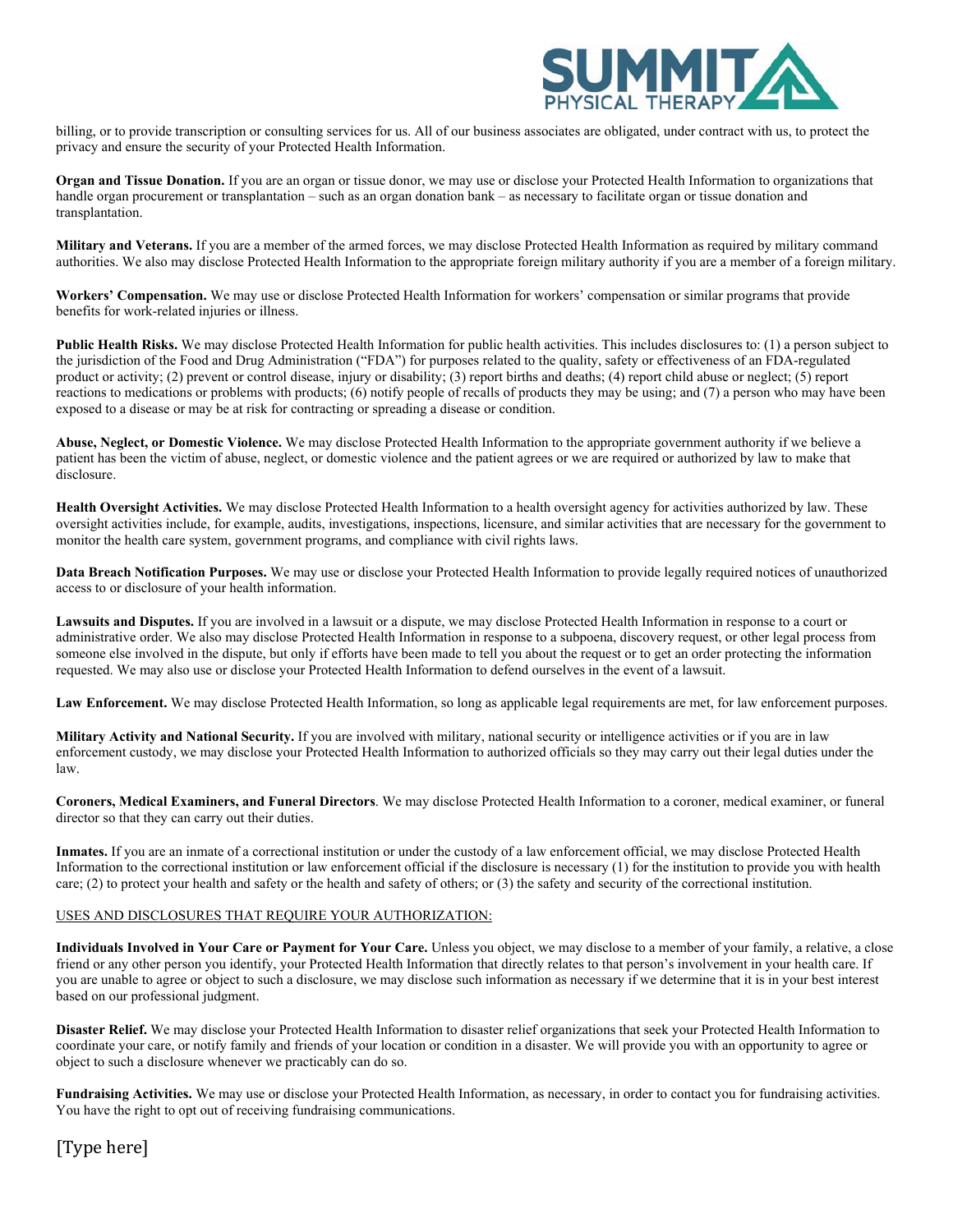

The following uses and disclosures of your Protected Health Information will be made only with your written authorization:

- 1. Most uses and disclosures of psychotherapy notes;
- 2. Uses and disclosures of Protected Health Information for marketing purposes; and
- 3. Disclosures that constitute a sale of your Protected Health Information.

Other uses and disclosures of Protected Health Information not covered by this Notice or the laws that apply to us will be made only with your written authorization. If you do give us an authorization, you may revoke it at any time by submitting a written revocation to our Privacy Officer and we will no longer disclose Protected Health Information under the authorization. But disclosure that we made in reliance on your authorization before you revoked it will not be affected by the revocation.

#### SPECIAL PROTECTIONS FOR HIV, ALCOHOL AND SUBSTANCE ABUSE, MENTAL HEALTH, AND GENETIC INFORMATION

Special privacy protections apply to HIV-related information, alcohol and substance abuse, mental health, and genetic information.

#### YOUR RIGHTS REGARDED PROTECTED HEALTH INFORMATION

You have the following rights, subject to certain limitations, regarding your Protected Health Information:

**Right to Inspect and Copy.** You have the right to inspect and copy Protected Health Information that may be used to make decisions about your care or payment for your care. We have up to 30 days to make your Protected Health Information available to you and we may charge you a reasonable fee for the costs of copying, mailing or other supplies associated with your request. We may not charge you a fee if you need the information for a claim for benefits under the Social Security Act or any other state or federal needs-based benefit program. We may deny your request in certain limited circumstances. If we do deny your request, you have the right to have the denial reviewed by a licensed healthcare professional who was not directly involved in the denial of your request, and we will comply with the outcome of the review.

**Right to a Summary or Explanation.** We can also provide you with a summary of your Protected Health Information, rather than the entire record, or we can provide you with an explanation of the Protected Health Information which has been provided to you, so long as you agrees to this alternative form and pay the associated fees.

**Right to an Electronic Copy of Electronic Medical Records.** If your Protected Health Information is maintained in an electronic format (known as an electronic medical record or an electronic health record), you have the right to request that an electronic copy of your record be given to you or transmitted to another individual or entity. We will make every effort to provide access to your Protected Health Information in the form or format you request, if it is readily producible in such form or format. If the Protected Health Information is not readily producible in the form or format you request your record will be provided in either our standard electronic format or if you do not want this form or format, a readable hard copy form*.* We may charge you a reasonable, cost-based fee for the labor associated with transmitting the electronic medical record.

**Right to Get Notice of a Breach.** You have the right to be notified upon a breach of any of your unsecured Protected Health Information.

**Right to Request Amendments.** If you feel that the Protected Health Information we have is incorrect or incomplete, you may ask us to amend the information. You have the right to request an amendment for as long as the information is kept by or for us. A request for amendment must be made in writing to the Privacy Officer at the address provided at the beginning of this Notice and it must tell us the reason for your request. In certain cases, we may deny your request for an amendment. If we deny your request for an amendment, you have the right to file a statement of disagreement with us and we may prepare a rebuttal to your statement and will provide you with a copy of any such rebuttal.

**Right to an Accounting of Disclosures.** You have the right to ask for an "accounting of disclosures," which is a list of the disclosures we made of your Protected Health Information. This right applies to disclosures for purposes other than treatment, payment or healthcare operations as described in this Notice. It excludes disclosures we may have made to you, for a resident directory, to family members or friends involved in your care, or for notification purposes. The right to receive this information is subject to certain exceptions, restrictions and limitations. Additionally, limitations are different for electronic health records. The first accounting of disclosures you request within any 12-month period will be free. For additional requests within the same period, we may charge you for the reasonable costs of providing the accounting. We will tell what the costs are, and you may choose to withdraw or modify your request before the costs are incurred.

**Right to Request Restrictions.** You have the right to request a restriction or limitation on the Protected Health Information we use or disclose for treatment, payment, or health care operations. You also have the right to request a limit on the Protected Health Information we disclose about you to someone who is involved in your care or the payment for your care, like a family member or friend. To request a restriction on who may have access to your Protected Health Information, you must submit a written request to the Privacy Officer. Your request must state the specific restriction requested and to whom you want the restriction to apply. We are not required to agree to your request, unless you are asking us to restrict the use and disclosure of your Protected Health Information to a health plan for payment or health care operation purposes and such information you wish to restrict pertains solely to a health care item or service for which you have paid us "out-of-pocket" in full. If we do agree to the requested restriction, we may not use or disclose your Protected Health Information in violation of that restriction unless it is needed to provide emergency treatment.

# [Type here]